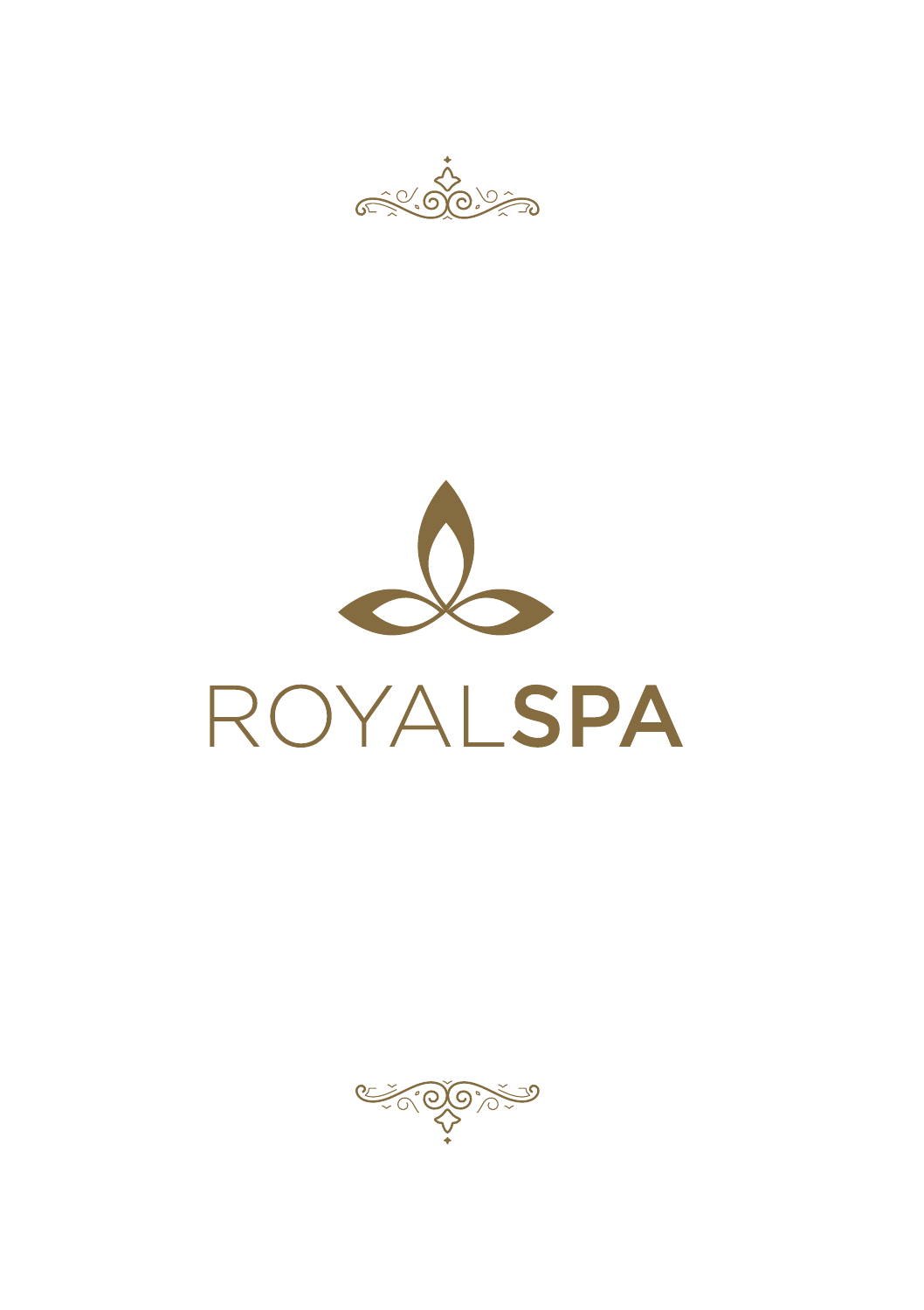Access to all spa facilities is permitted to people over 16 old.

#### **Reservations**

Directly at the spa, 1<sup>st</sup> floor | ext: 115540 or at the front desk

O acesso às instalações do spa é permitido apenas a pessoas maiores de 16 anos.

#### Reservas

Receção do spa no piso 1 | ext: 115540 ou na receção do hotel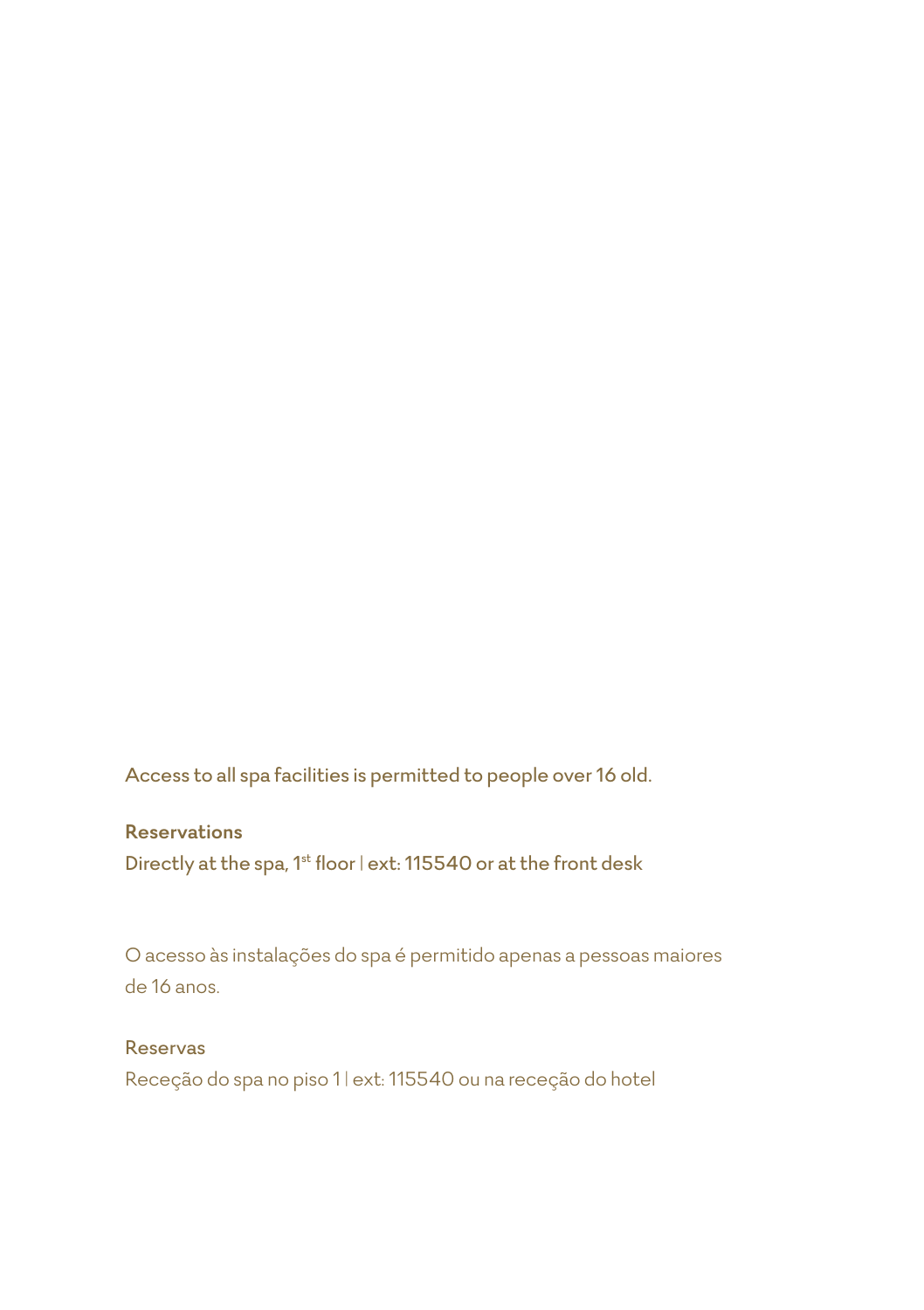# **Massage therapies** Massagens

| Deep tissue                                                                  |        |    |
|------------------------------------------------------------------------------|--------|----|
| Massagem profunda                                                            | 55 min | 80 |
| Sports massage                                                               |        |    |
| Massagem desportiva                                                          | 55 min | 80 |
| Relax massage                                                                |        |    |
| Massagem relaxante                                                           | 55 min | 75 |
|                                                                              |        | 55 |
| <b>Tailored massage you can choose:</b><br>Massagem personalizada à escolha: | 30 min |    |
| $\cdot$ Hand & feet massage<br>Massagem de mãos e pés                        |        |    |
| • Back, neck and shoulders massage<br>Massagem de costas, pescoço e ombros   |        |    |
| · Feet & legs massage<br>Massagem de pernas e pés                            |        |    |
| $\cdot$ Head massage<br>Massagem à cabeça                                    |        |    |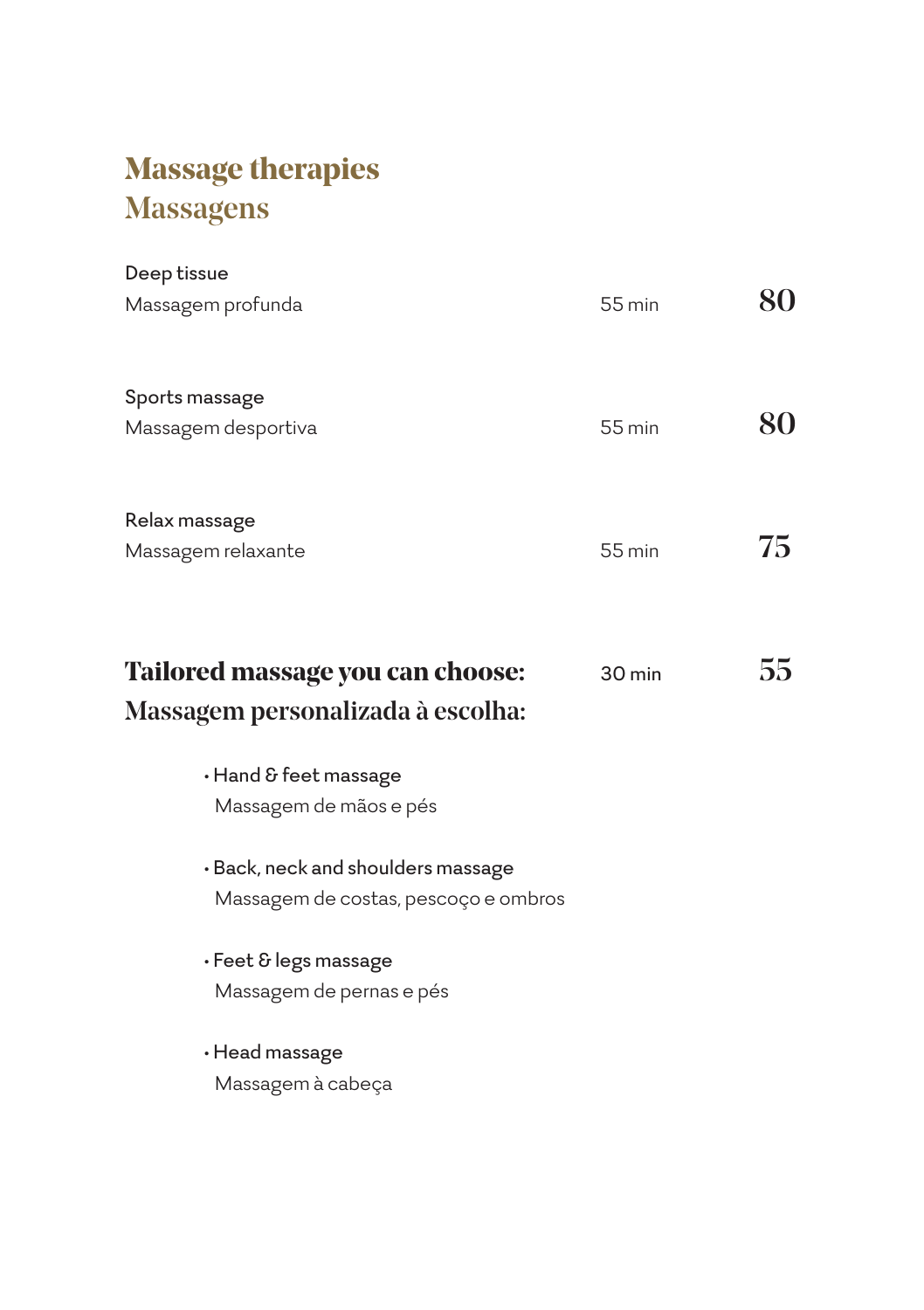## **Royal Body Rituals**

| <b>Royal Experience Signature treatment</b>                                                                                                                                                                                                                                                                                                                                         | 55 min   | 85 |
|-------------------------------------------------------------------------------------------------------------------------------------------------------------------------------------------------------------------------------------------------------------------------------------------------------------------------------------------------------------------------------------|----------|----|
| Complete full body, scalp and facial massage with acupressure points and<br>essential oils for a complete relaxation. Skin is left smooth and refined after<br>this hydrating body treatment.<br>Massagem corporal completa, inclui couro cabeludo e massagem facial com<br>pontos de acupressão e óleo essencial para um relaxamento completo.<br>A pele ficará suave e hidratada. |          |    |
| <b>Body Polish Ritual</b>                                                                                                                                                                                                                                                                                                                                                           | $60$ min | 90 |
| With Himalayan salt scrub the skin recovers a perfect finish, supple, velvety<br>and relaxed.<br>O ritual de esfoliação corporal com sal dos himalaias deixa a sua pele com um<br>acabamento perfeito, hidratada, aveludada e relaxada.                                                                                                                                             |          |    |
| <b>Mud Therapy Wrap Ritual</b>                                                                                                                                                                                                                                                                                                                                                      | $60$ min |    |
| Provide detoxification, relaxation and revitalization with mud<br>and essential oils.<br>Este tratamento com lama e óleos essenciais, proporciona desintoxicação,<br>relaxamento e revitalização corporal.                                                                                                                                                                          |          |    |

| <b>Hot Stones Massage</b> | 55 min | 85 |
|---------------------------|--------|----|
|---------------------------|--------|----|

The hot basalt stones helps to release muscle tension and promote full body relaxation and balance your body and mind.

Massagem com pedras de basalto aquecidas ajudam a libertar a tensão muscular e promovem o relaxamento, equilíbrio do corpo e mente.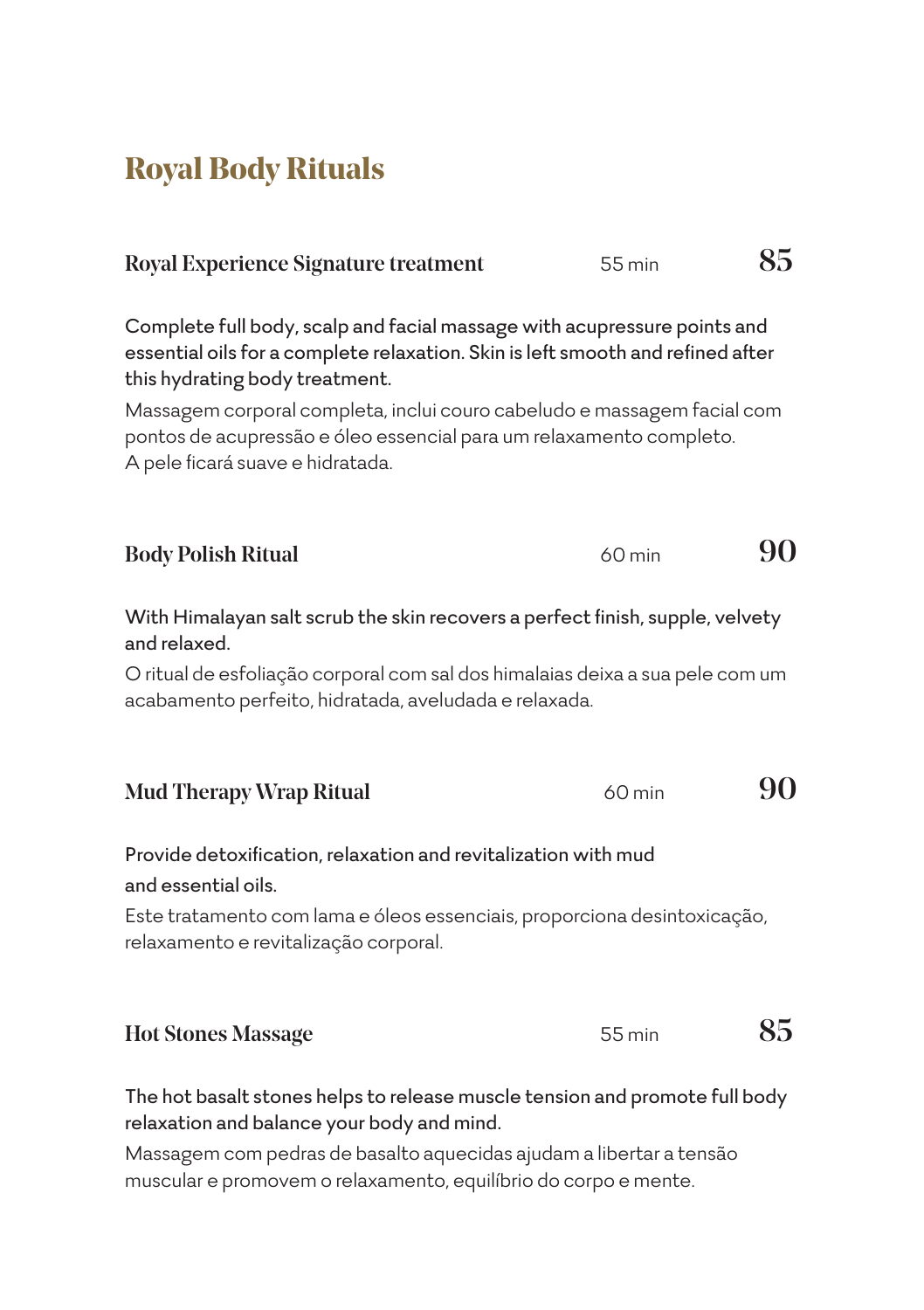Reflexology works on areas that promote a healing response in the corresponding organs where pressure is applied. It removes blockages and promotes health to the body.

A reflexologia consiste em aplicar pressão em determinados pontos na planta dos pés que correspondem diretamente aos órgãos vitais. Remove bloqueios e promove a saúde do corpo.

| <b>Indian Head Massage</b> | 55 min | 75 |
|----------------------------|--------|----|
|----------------------------|--------|----|

As part of the traditional Ayurvedic healing therapies, this treatment aims to relieve / restore balance and inner harmony to the mind, body and spirit. Como parte da tradicional terapia de cura Ayurveda este tratamento pretende aliviar e equilibrar a harmonia interna do espírito, corpo e mente.

## **Indulgence Experiences**

by Aromatherapy Associates

#### The Ultimate Aromatherapy Experience 60/90 min  $95/135$

This treatment releases tension from all of your body leaving you feeling deeply relaxed and revitalized. This massage ritual was inspired by a fusion of eastern and western techniques that will have amazing effects on your body, mind and spirit. Surrender to the hands of your therapist that will use carefully applied pressure to stimulate your nervous system, Swedish and neuromuscular techniques to relieve muscular tension, and lymphatic drainage to encourage healthy circulation.

Este tratamento liberta a tensão de todo o seu corpo, deixando-o profundamente relaxado e revitalizado. Elaborado a partir de uma fusão de técnicas orientais e ocidentais, terá efeitos surpreendentes no seu corpo, mente e espírito. Deixe-se render às mãos do seu terapeuta, que usará a pressão cuidadosamente aplicada para estimular o seu sistema nervoso, técnicas suecas e neuromusculares para aliviar tensão muscular e ainda drenagem linfática para incentivar a circulação saudável.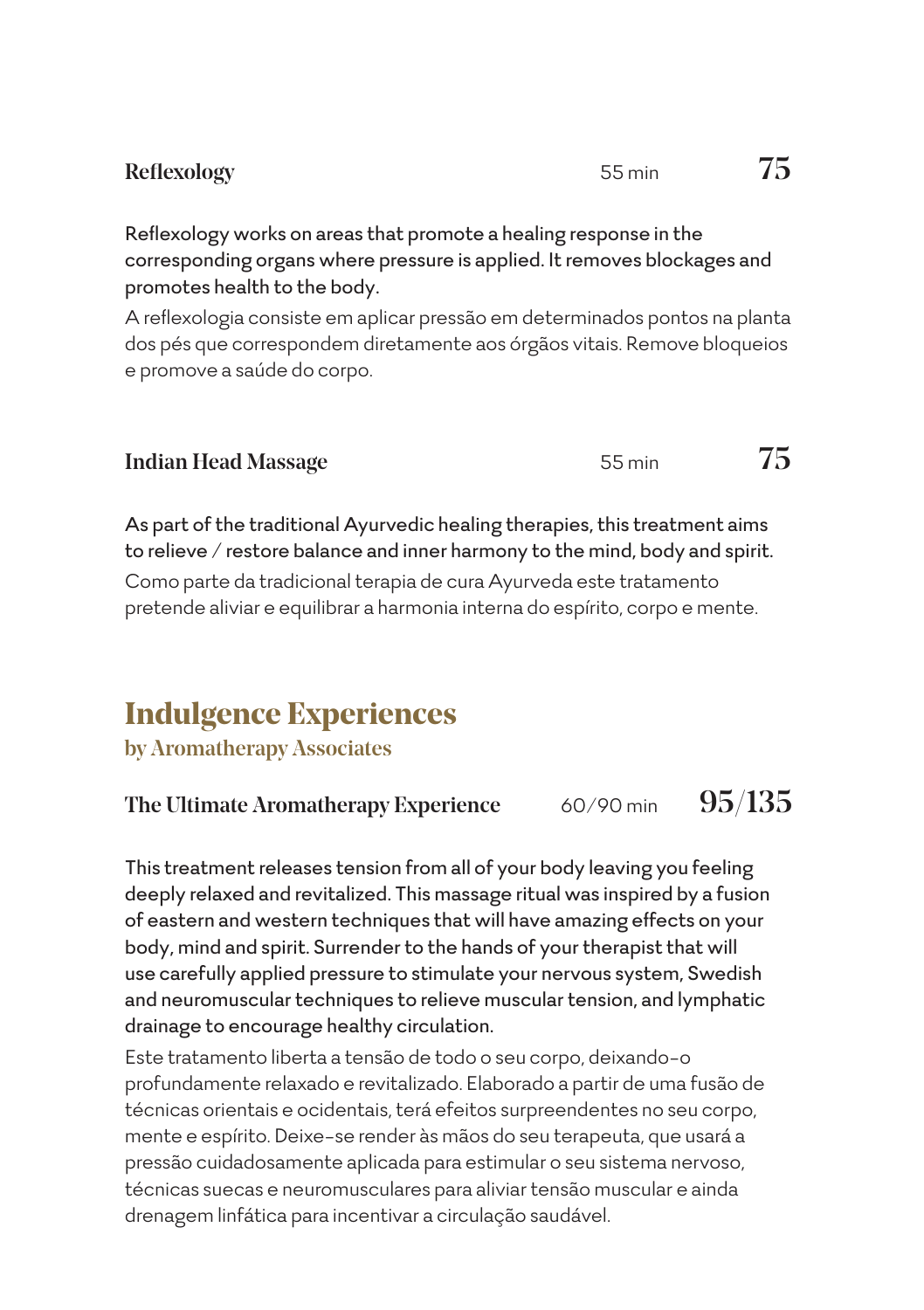| 95<br><b>Intensive Muscle Release</b><br>$60 \,\mathrm{min}$ |
|--------------------------------------------------------------|
|--------------------------------------------------------------|

An intensive massage that works deep into stiff, tight aching muscles to instantly release pain and tension. This deeply restorative treatment combines Swedish and transversal techniques with stretches and draining movements. Lavender essential oil soothes and has an anti-inflammatory function, while rosemary, black pepper and ginger warm the muscles and help to disperse excess lactic acid - which causes stiffness and pain - with benefits for blood circulation.

Uma massagem de tecidos profundos que combina técnicas suecas e transversais com estiramentos e movimentos drenantes. O óleo essencial de alfazema acalma e tem função anti-inflamatória, enquanto o alecrim, a pimenta preta e o gengibre aquecem os músculos e ajudam a dispersar o excesso de ácido lático – que provoca a rigidez e dor – com benefícios para a circulação sanguínea.

| <b>Ultimate Pregnancy Massage</b> | $60 \,\mathrm{min}$ | 100 |
|-----------------------------------|---------------------|-----|
|-----------------------------------|---------------------|-----|

Feel nurtured and supported in a time of constant change. Using traditional aromatherapy pressure points massage for the upper back and paying particular attention to tight shoulders and legs, massaged to ease the sense of fatigue. A full scalp and facial massage is also included. Give yourself a moment to appreciate the joy of pregnancy. Ideal for after the first trimester.

Sinta-se nutrida e apoiada num momento de constante mudança. Usando a massagem tradicional de pontos de pressão de aromaterapia para a parte superior das costas e prestando atenção especial aos ombros tensos e às pernas, a massagem alivia a sensação de fadiga. Este tratamento de corpo completo termina com uma massagem ao couro cabeludo e ao rosto. Reserve um momento para apreciar a alegria da gravidez. Ideal para depois do primeiro trimestre.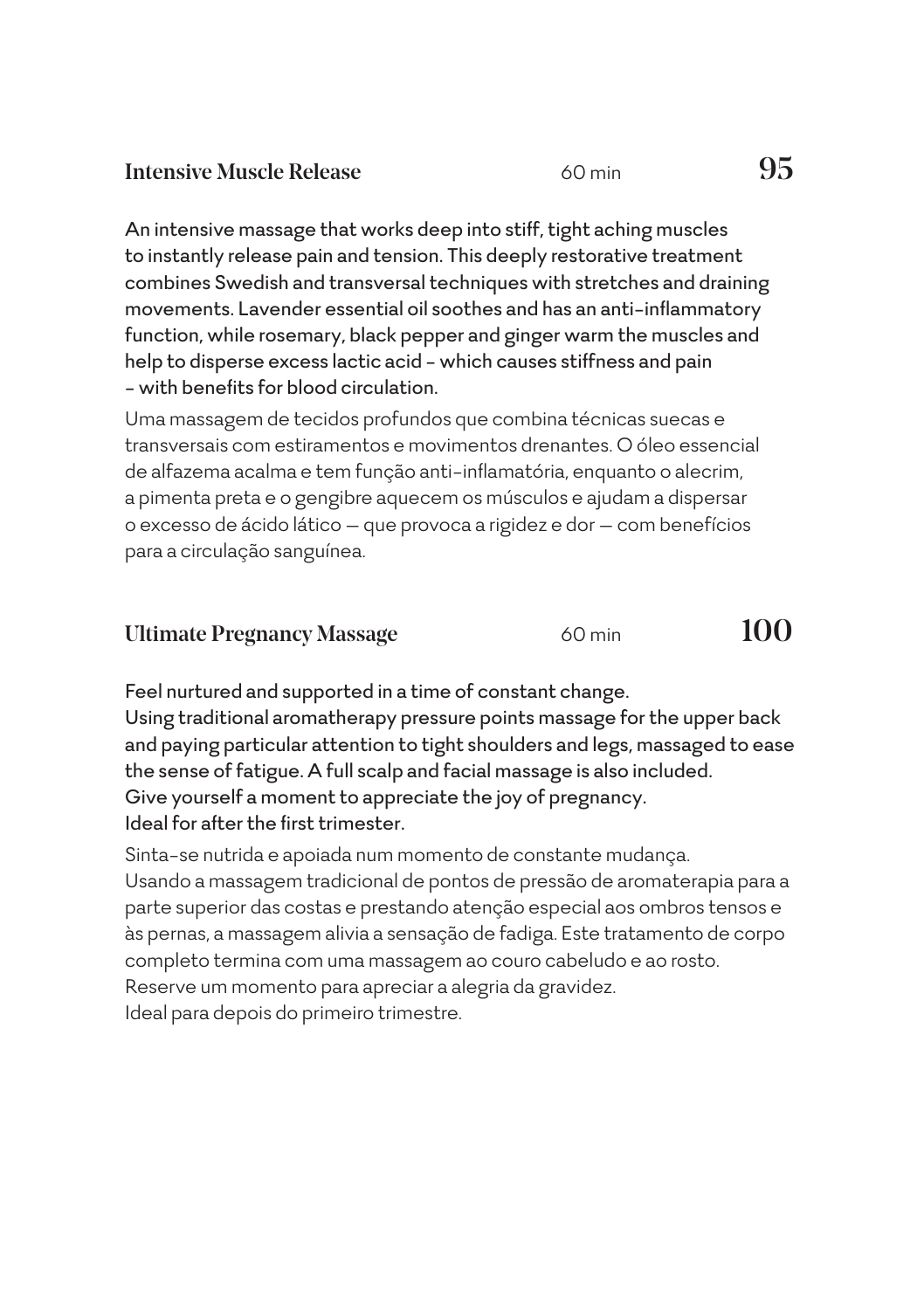### **Facial experiences**

Anti Ageing Facial 60 and 55 min 60 and 55 min 60 and 55 min 60 and 55 min 60 and 55 min 60 and 55 min 60 and 55 min 60 and 55 min 60 and 55 min 60 and 55 min 60 and 55 min 60 and 55 min 60 and 55 min 60 and 55 min 60 and

Anti ageing treatment to rejuvenate, boost and restore firmness of your skin. Tratamento anti-envelhecimento para rejuvenescer e devolver a firmeza à sua pele.

Balance Facial 55 min  $75$ 

Rebalancing and purifying treatment for oily skin, making it fresh and mattify. Tratamento reequilibrante e purificante para peles oleosas, tornando-a fresca e mate.

Sensitive Facial 55 min  $75$ 

For sensitive, fragile and redness skin. This facial will let your skin texture calm, sooth and refined.

Para peles sensíveis, frágeis e propensas a vermelhidão. Este facial deixará a textura da sua pele calma e suave.

**The Royal Age Protect Facial** 60 min 90 by Gentlemen's Tonic

This award-winning facial helps to accelerate cell renewal and promote the production of collagen. Using Gentlemen's Tonics products helps to specifically target fine lines and wrinkles. Leaving the skin looking significantly brighter and promoting a youthful complexion. Um tratamento facial premiado que ajuda a acelerar a renovação celular e a promover a produção de colagénio. Usando os produtos da Gentlemen's Tonic os resultados são excecionais na redução das linhas de expressão e rugas. A pele fica com uma aparência mais luminosa, refrescante e jovial.